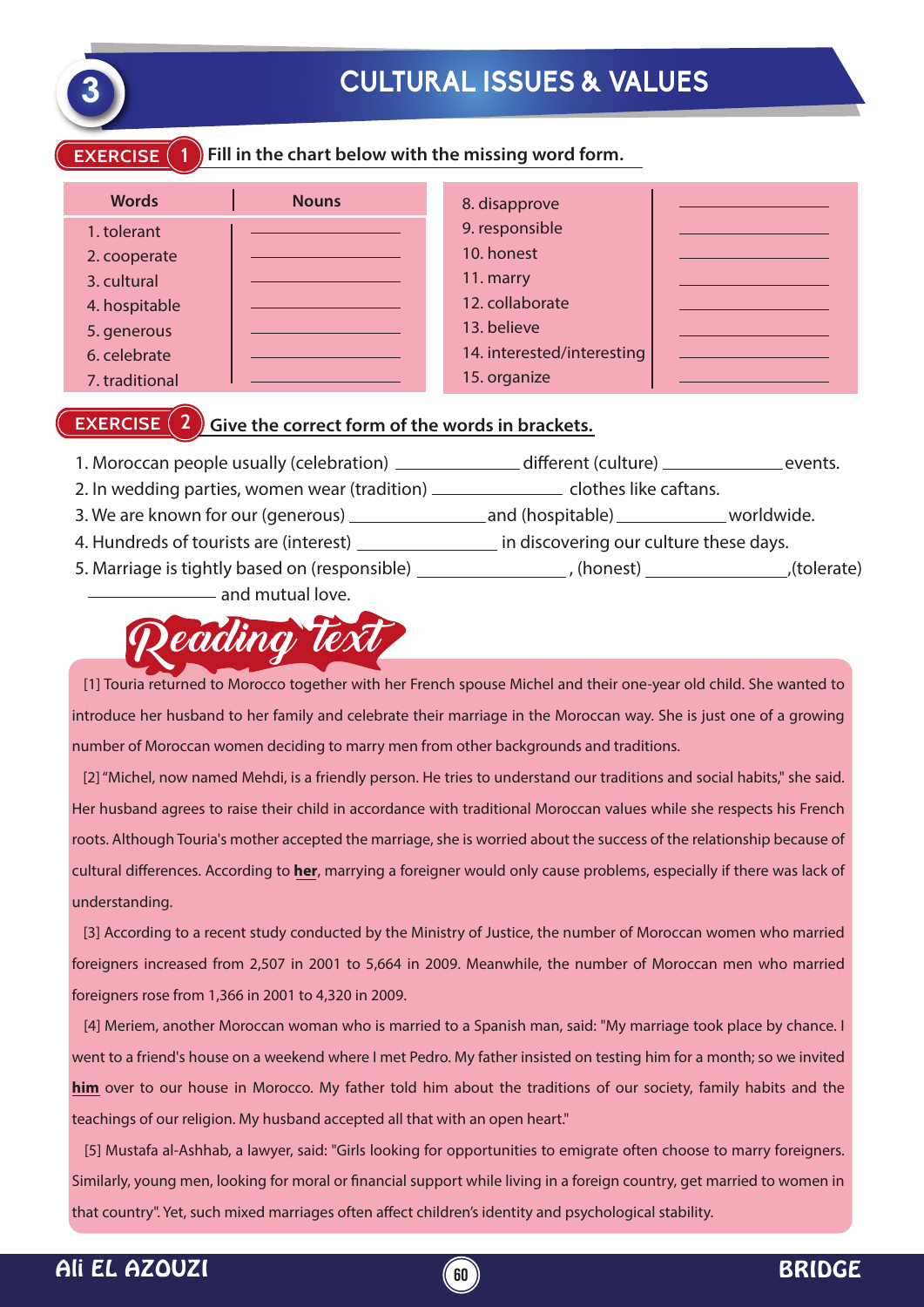[6] Jamal Al-Zayadi, a sociologist, believes that although spouses may have a good relationship with each other, children born to mixed marriages will still face problems. "**They** are foreigners when they come to Morocco, and they are Moroccans when they go to a foreign country despite the legal residence they have in that country." Al-Zayadi explains. Consequently, they feel that they are marginalised, and this creates more problems for them and their parents. Fortunately, a new citizenship law has given mothers the right to pass their Moroccan citizenship on to their children of foreign husbands.

*http://www.magharebia.com*

#### **COMPREHENSION (15 POINTS)**

**BASE ALL YOUR ANSWERS ON THE TEXT.**

### **ARE THESE SENTENCES TRUE OR FALSE? JUSTIFY. (3 pts) A**

1. When Touria returned to Morocco, she was not married to Michel yet.

- 2. Touria can raise her child according to Moroccan values.
- 3. Children born to mixed marriages have no identity problems.

#### **ANSWER THESE QUESTIONS. (3 pts) B**

- 1. Why is Touria's mother not sure about the success of her daughter's marriage?
- 2. Where did Meriem meet Pedro?
- 3. What do statistics show about the number of Moroccan men marrying foreigners?

## **C COMPLETE THE FOLLOWING SENTENCES. (3 pts)**

- 1. Meriem's family invited Pedro to their house because
- 2. Young men living in a foreign country marry women there in order to
- 3. An advantage of the new citizenship law is

## **D FIND IN THE TEXT WORDS THAT MEAN ALMOST THE SAME AS. (3 pts)**

- 1. husband (paragraph.1):
- 2. origins (paragraph.2):
- 3. thinks (paragraph.6):

# **E WHAT DO THE UNDERLINED WORDS IN THE TEXT REFER TO? (3 pts)**

- 1. her :
- 2. him  $:=$

3. they :